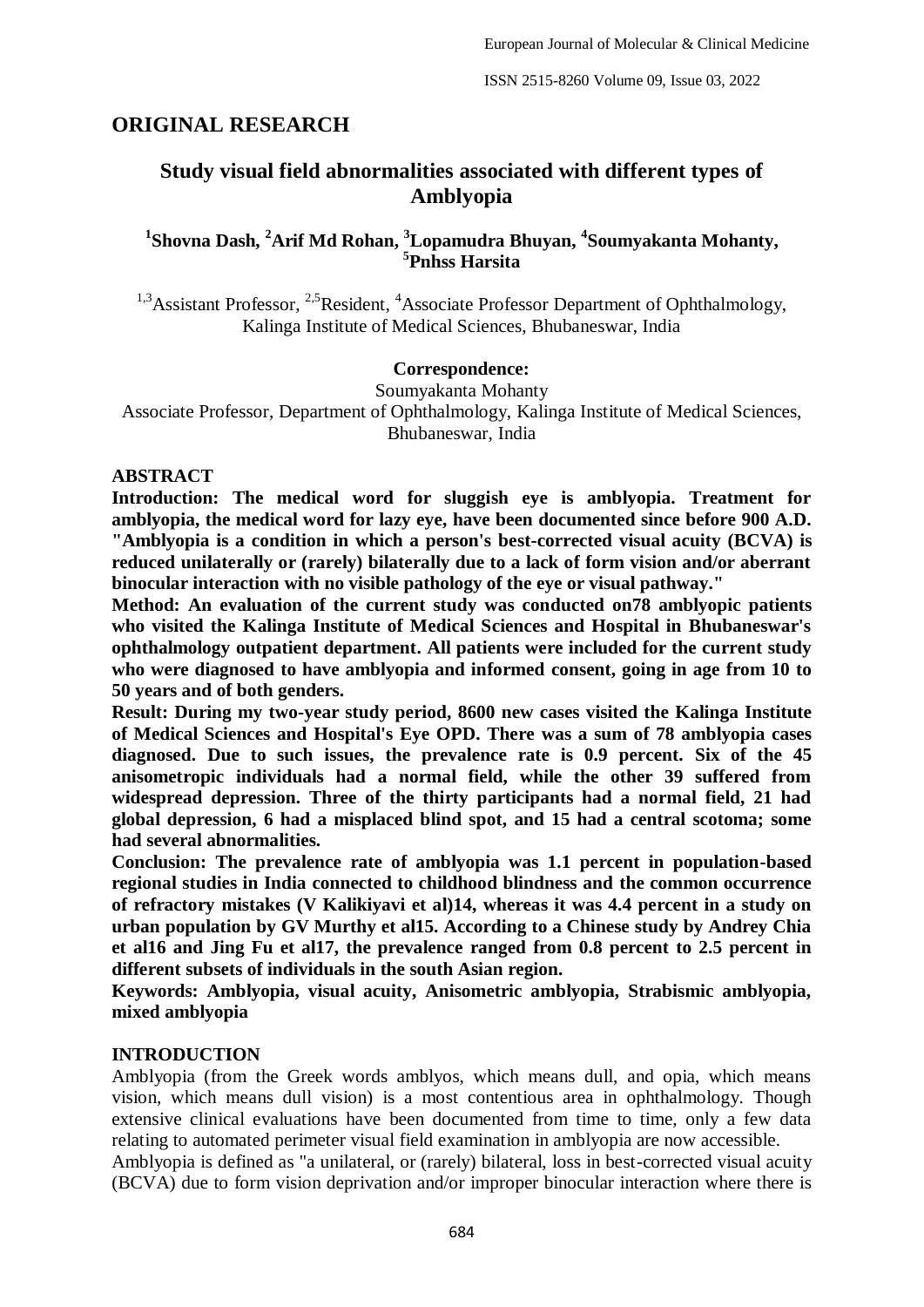no apparent pathology of the eye or visual pathway," according to Kanski (2020). Hugonnier et al described amblyopia as "low visual acuity not explained or insufficiently explained by an organic lesion of the fundus or the media" in 1969.

According to Schiefer et al, Von Graefe defined it as "the condition in which the spectator sees nothing and the sufferer perceives very little" (2005). "The field of vision is defined as a region of space within which the constantly fixating eye may sense light," wrote Traquair. St. Louis4 in 1957. It's a projection of all the locations in the retina that can cause visual sensations outward."

The spatial limit of visual discrimination is referred to as visual acuity, which is considered a measure of form sense. Visual acuity is the evaluation of the threshold of discrimination between two spatially distant targets in clinical practice. According to Dr A K Khurana, 4th edition of Theory and Practice of Optics and Refraction, it is a function of Fovea Centralis. "Visual acuity is sharpest at the top of the hill (the fovea) and then gradually falls towards the periphery, with the nasal slope being steeper than the temporal". According to Kanski 9th Edition, the blind spot is "located temporally between  $10<sup>0</sup>$  and  $20<sup>0</sup>$  on the site of fixation."

Binocular input to individual neurones, which is central to the partial decussation of optic nerve fibres, is possible at different points in the optic chiasma. However, just a few cells in LGN's first synaptic relay can be stimulated by visual inputs presented to either eye. In reality, there are laminae in the nucleus, each of which receives primary input from the eyes (Kaas, Guillery and Allman, 1972). The visual cortex's majority of neurons get excitatory input in both eyes, and each cell has a unique stimulus or trigger feature that causes it to respond. The response to orientations is different based on the classifications of cells, however, it is synonymous to both eyes. These binocular cortical cells appear to facilitate binocular depth discrimination.

Cortical neurones have typical orientation selectivity in a monocularly deprived kitten, but there exists only one way to control every cell is through the visually experiencing eye when seen practically. The visual image that deteriorates in one eye is a particularly potent cause of amblyopia in humans newborns. Anisometropia, aniseikonia, and squint can virtually likely cause losses of binocularity in the visual brain of humans newborns due to inconsistencies in both retinal pictures. Keeping in mind the visual field abnormalities in amblyopia, it is now clear that various categories of ganglion cells tend to have different receptive fields in the retinal area, and that they manifest distinctive forms of visual field abnormalities as their number and cell shrinkage to varying degrees in various forms of amblyopia.

| <b>Size</b>      | <b>Distance</b> | <b>Isopter</b> | <b>Visual</b>      | <b>Temporally</b> | <b>Inferiorly</b> | <b>Nasally</b> | <b>Superiorly</b> |  |
|------------------|-----------------|----------------|--------------------|-------------------|-------------------|----------------|-------------------|--|
|                  |                 | notation       | angle              |                   |                   |                |                   |  |
|                  |                 |                |                    | White:            |                   |                |                   |  |
| $1 \text{ mm}$   | 330             | 1/330          | 10.32 <sup>1</sup> | 80                | 60                | 55             | 50                |  |
| $2 \text{ mm}$   | 330             | 2/330          | 20.70 <sup>1</sup> | 85                | 65                | 60             | 50                |  |
| $3 \text{ mm}$   | 330             | 3/330          | 31.08 <sup>1</sup> | 90                | 70                | 60             | 60                |  |
| $5 \text{ mm}$   | 330             | 5/330          | 51.60 <sup>1</sup> | 100               | 80                | 60             | 60                |  |
| 40 <sub>mm</sub> | 330             | 40/330         | $60.56^1$          | 110               | 80                | 60             | 60                |  |
|                  | Green:          |                |                    |                   |                   |                |                   |  |
| $3 \text{ mm}$   | 330             | 3/330          | 31.08 <sup>1</sup> | 18                | 12                | 18             | 10                |  |
| 5mm              | 330             | 5/330          | 51.60 <sup>1</sup> | $\degree$ 30      | 24                | 18             | 18                |  |
| Red:             |                 |                |                    |                   |                   |                |                   |  |
| 3mm              | 330             | 3/330          | 31.08 <sup>1</sup> | 39                | 15                | 15             | 15                |  |
| 5 <sub>mm</sub>  | 330             | 5/330          | 51.60 <sup>1</sup> | 45                | 29                | 23             | 26                |  |

## **METHODS**

Average normal visual field isopters (Visual field in degrees)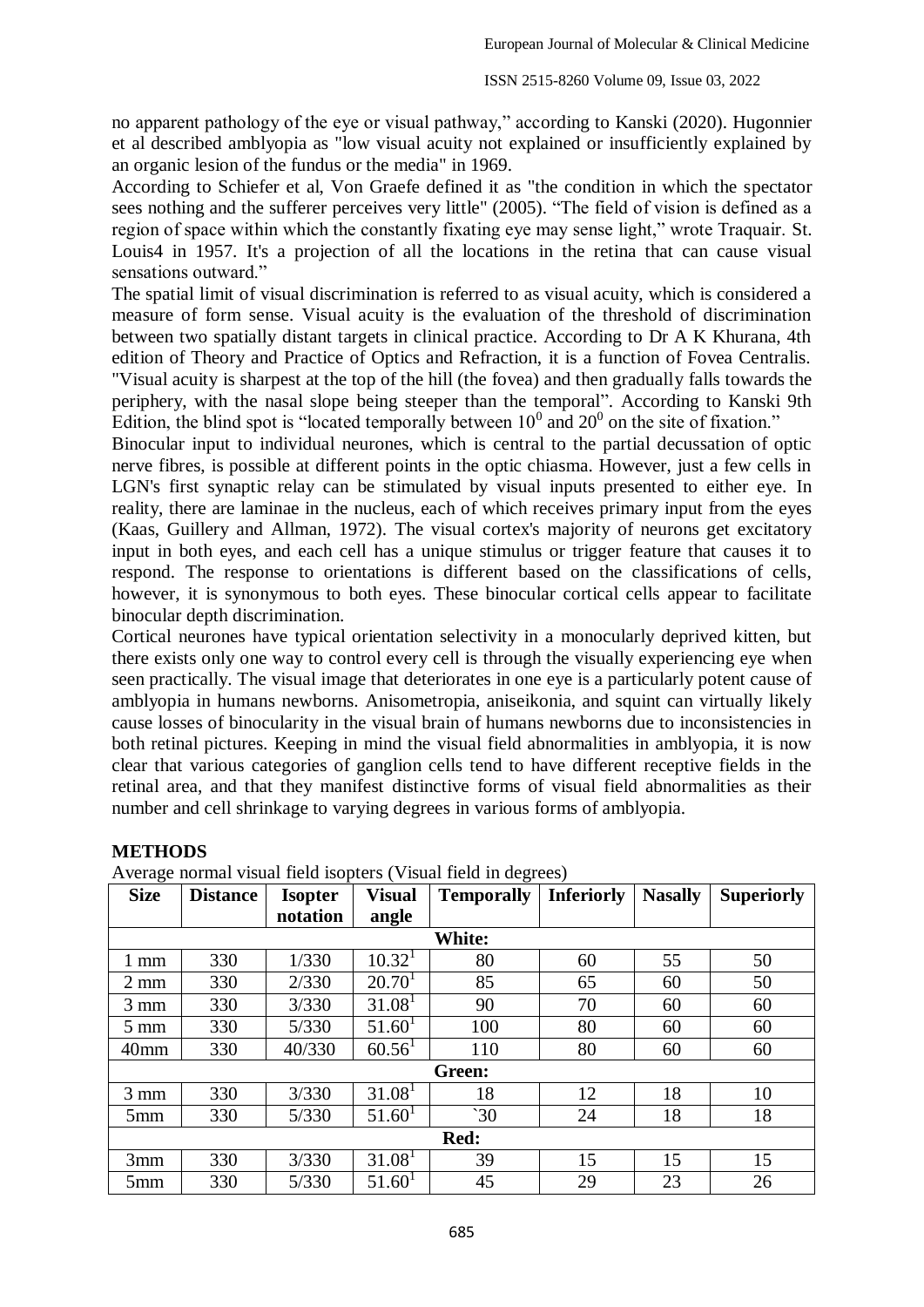| <b>Blue:</b> |                                                                                   |               |       |                                |    |          |    |  |  |
|--------------|-----------------------------------------------------------------------------------|---------------|-------|--------------------------------|----|----------|----|--|--|
| mm           | 330                                                                               | 2020<br>3/330 | 31.08 | $\overline{\phantom{a}}$<br>υJ | 30 | ററ<br>υc | رے |  |  |
| mm           | 330<br>5/330<br>51.60 <sup>1</sup><br>75<br>ററ<br>$\Omega$<br>46<br>эo<br>50<br>ັ |               |       |                                |    |          |    |  |  |

Perimetry can be defined as an investigation of the visual field. It is categorised into two forms:

- 1. Kinetic perimetry is an estimate of the vision hill's boundaries in two dimensions. A line is traced to represent the perception point after a moving stimulus of known brightness or intensity is presented at a consistent speed from a not-seeing region to a seeing (visualised) region along the different meridian (hours of the clock). By connecting these dots along distinct meridian lines, the construction of an isopter takes place due to the intensity of the stimulus. The visual field can be mapped as a contour map with a variety of different isopters based on stimuli of varying strengths. Simple confrontation, the tangent screen, the Lister perimeter, and the Goldman perimeter could all be utilized.
- 2. Static perimetry: This test measures the height (differential sensitivity levels of light) of a predetermined area of a visual hill in three dimensions. To determine a vertical border of the visual field, static perimetry requires presenting non-moving stimuli of varied luminance in the same spot.

The N-methyl-D-aspartate (NMDA) receptors may have a role in neural plasticity in the developing visual cortex; the number of NMDA receptors in these tissues has a temporal relationship with plasticity, peaking at the critical period. Experimental investigations in monkeys have shown that disruption of binocular vision early in life has a long-term effect. A child who develops continuous esotropia shortly after birth, normal stereo acuity is hard to regain.

# **STATISTICS**

The acuity profile perimetry by Johnson perimeter shows a higher overall loss in sensitivity, with a significant loss at and around fixation. As a result, the acuity profile shows a significant central scotoma, although the static profile is quite flat over the central visual field. At no point in the visual field could the acuity profiles be measured. Acuity sensitivity was shown to be much lower in people with strabismic amblyopia than static threshold sensitivity. Within the middle 2° or 3° from fixation, the acuity profile loss was the most significant.

Peripheral field anomalies in amblyopic eyes have been discovered using stimuli other than light foci. Studies conducted upon the contrast grating resolution, for instance, by Sireteanu and Fronius, had found nasal field abnormalities with strabismic amblyopia in individuals. Along with this, paracentral and central abnormalities have also been witnessed among anisometropic amblyopia patients.

The current study was based on the evaluation of 78 amblyopic patients who went to the Kalinga Institute of Medical Sciences and Hospital in Bhubaneswar's ophthalmology outpatient department.

# **INCLUSION CRITERIA**

For this investigation, all subjects with diagnosed amblyopia and informed consent between the ages of 10 and 50 years, of both sexes, were chosen. Two out of every three cases in the stimulus deprivation group were removed from the current investigation due to poor visual acuity, as measured by counting fingers close to the face and visual acuity which was lower than 6/36. Thus, there was just a single patient in the stimulus deprivation amblyopia group, and no statistical analysis could be possible on them.

Based on types of amblyopia, patients were placed into three groups in this investigation. Patients diagnosed with strabismic amblyopia had either a background marked by manifest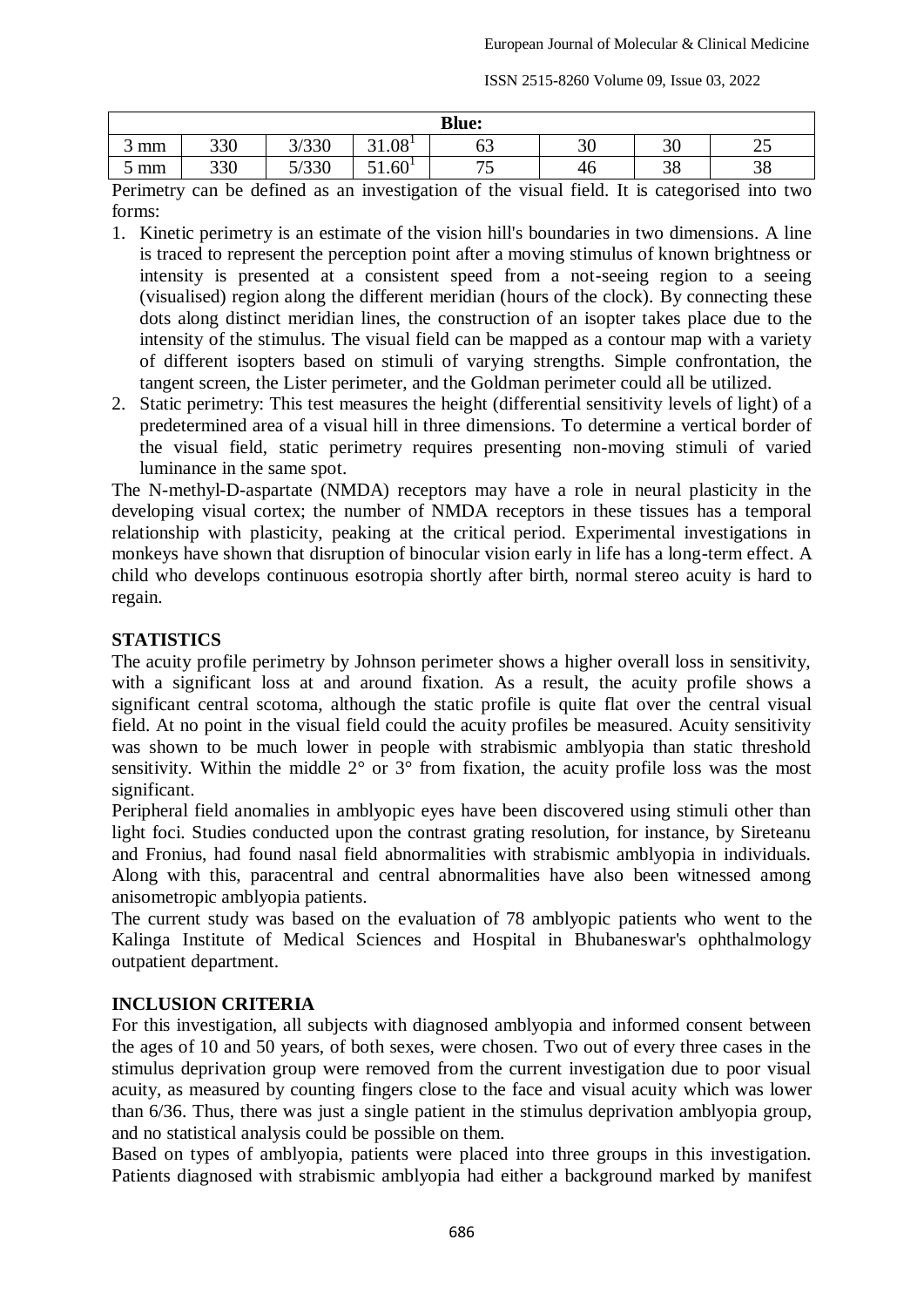strabismus or by eye muscle surgery, also as no anisometropia that could cause amblyopia. Patients having anisometropia were delegated having anisometropic amblyopia on assumption that they had a distinction in round likeness more than 1.0D, a differentiation in the meridional cylinder of 1.5D, or a slanted cylinder of 1.0D, or a mix of any of these filed either during evaluation or as of now by cycloplegic refraction. Finally, individuals were classed as having deprivation amblyopia in the event found having blockage to the section of light covering the visual axis, for example, monocular congenital cataract serving as stimulus deprivation under the age of five, and the obstruction was absent at the hour of assessment.

The Humphrey Visual Field Analyzer in the eye department of Kalinga Institute of Medical Sciences and Hospital, Bhubaneswar, was utilised to test the visual field in this investigation. Model: HFA // 720-4289-A12.3/A12.3

The following strategy was employed: Full-threshold strategy 30-2 SITA Standard was the programme utilised.

Analyses were conducted as two-tailed scenarios, with a statistically significant p-value of 0.05. The level of a link between different parameters where the same group of eyes was assessed using Spearman's rank correlation, with (Rho) values of 0.7 and above deemed high correlation and 0.4 and above considered fair correlation. Microsoft Excel 97 and Statistics 6 were adopted for conducting the analysis.

## **RESULT**

Two-tailed scenarios were used in the analyses, with a statistically significant p-value of 0.05. Spearman's rank correlation was adopted to determine the degree of the link between different metrics among the same group of eyes, with (Rho) values of 0.7 and above deemed strong correlation and 0.4 and above rated fair correlation. The analysis was undertaken using Microsoft Excel 97 and Statistics 6.

| . .<br>l vpes            | Groups | Number $(n=78)$ | Percentage $(\% )$ |
|--------------------------|--------|-----------------|--------------------|
| Anisometropic            |        |                 | 57.69              |
| <b>Strabismic</b>        |        |                 | 38.46              |
| <b>Stimulus Deprived</b> |        |                 |                    |

**Table: 1 The different types of Amblyopia prevalent among the sample:**



**Figure 1: Prevalence levels of the types of Amblyopia**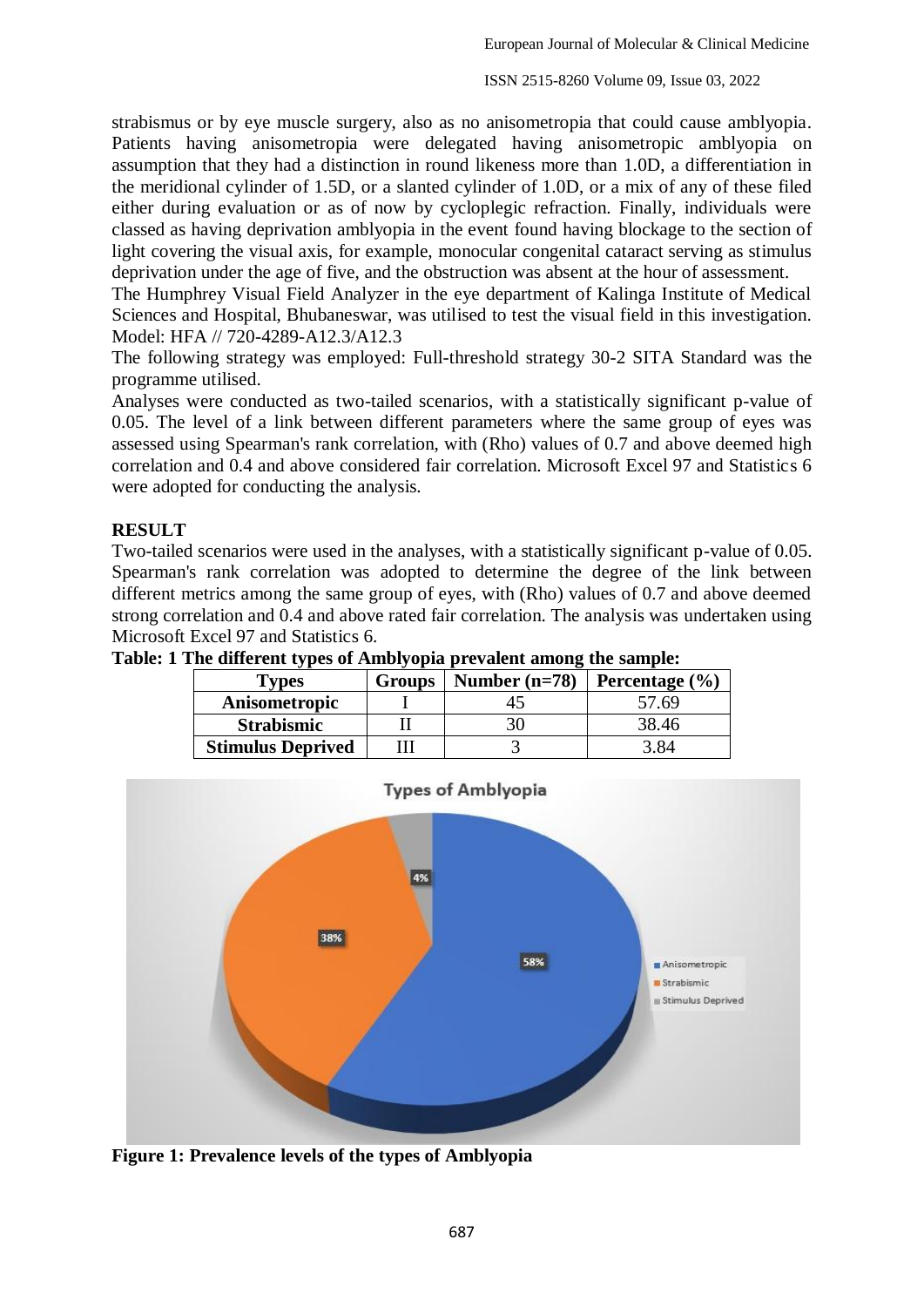| <b>Age Group</b><br>(years) | Anisometropic | Table. A Distribution of age groups according to the ninus of amoryopia<br><b>Strabismic</b>   Stimulus Deprived |    | Total   Percentage $(\% )$ |
|-----------------------------|---------------|------------------------------------------------------------------------------------------------------------------|----|----------------------------|
| $10 - 20$                   |               |                                                                                                                  | 24 | 30.76                      |
| $21 - 30$                   |               |                                                                                                                  |    | 42.30                      |
| $31 - 40$                   |               |                                                                                                                  |    | 19.23                      |
| >40                         |               |                                                                                                                  |    | 7.69                       |
| <b>Total</b>                |               |                                                                                                                  | 70 |                            |

**Table: 2 Distribution of age groups according to the kinds of amblyopia**



# **Figure 2**

#### **Table: 3 Distribution of sex according to the kinds of amblyopia**

| <b>Sex</b>    | Anisometropic Strabismic | <b>Stimulus Deprived</b> | <b>Total</b> | Percentage $(\% )$ |
|---------------|--------------------------|--------------------------|--------------|--------------------|
| <b>Male</b>   |                          |                          | 60           | 76.92              |
| <b>Female</b> |                          |                          |              | 23.08              |
| <b>Total</b>  | 43                       |                          |              |                    |



**Figure: 3**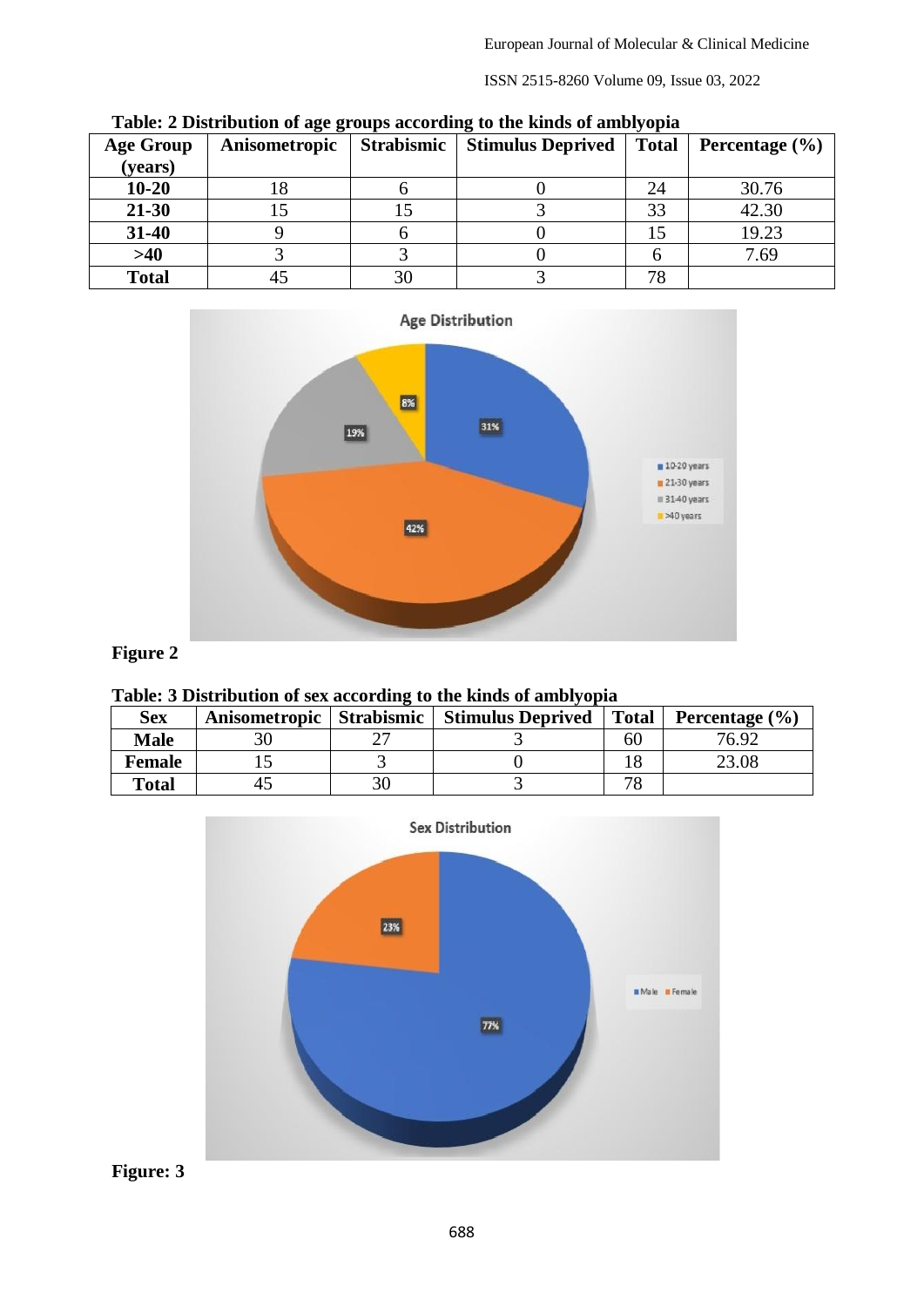| <b>Type of abnormality</b>  | <b>Normal</b> | <b>Central</b><br>scotoma | <b>Displaced</b><br>blind spot | <b>Generalized</b><br>depression |
|-----------------------------|---------------|---------------------------|--------------------------------|----------------------------------|
| Anisometropic               |               |                           |                                | 39                               |
| $n = 45$                    | 13.33%        |                           |                                | 86.67%                           |
| <b>Strabismic</b>           |               | 15                        |                                | 21                               |
| $n = 30$                    | 10%           | 50%                       | 20%                            | 70%                              |
| <b>Stimulus deprivation</b> |               |                           |                                |                                  |
| $n=1$                       |               |                           |                                | 100%                             |

**Table: 4 A summary of automated field abnormalities**



# **Figure: 4**

**Table-5A &5B Comparison of Snellen's acuity/visual acuity in the amblyopic eyes between the two groups of amblyopia: Group-I is the Anisometropic amblyopia & Group-II is the Strabismic amblyopia. Table-5A**

| <b>Visual acuity</b> | <b>Group-I</b> | <b>Group-II</b> | <b>Row totals</b> |
|----------------------|----------------|-----------------|-------------------|
| 6 12                 | 21             |                 | 24                |
|                      | 87.50%         | 12.50%          |                   |
| 6 18                 | 15             |                 | 15                |
|                      | 100%           | 0%              |                   |
| 6 24                 | 3              | 6               | 9                 |
|                      | 33.33%         | 66.67%          |                   |
| 6 36                 | 6              | 21              | 27                |
|                      | 22.22%         | 77.78%          |                   |
| <b>Totals</b>        | 45             | 30              | 75                |

**Chi-square test** *p* **value= 0.007**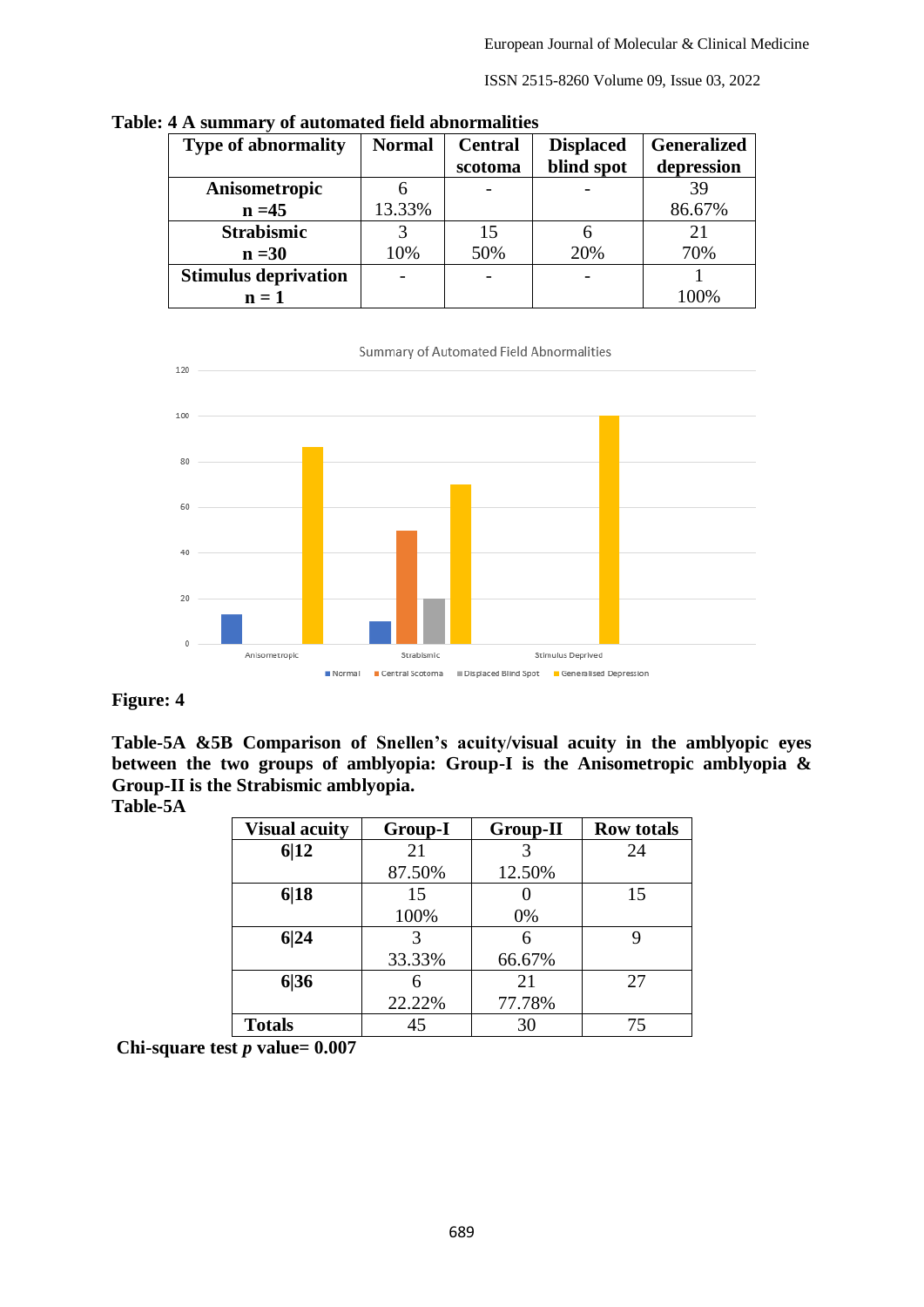

**Figure 5A: Visual Acuity in types of amblyopia in the sample**

|  | Table-5B Range of visual acuity according to the kinds of amblyopia |
|--|---------------------------------------------------------------------|
|  |                                                                     |
|  |                                                                     |

| <b>Visual acuity</b> | <b>Group-I</b> | <b>Group-II</b> | <b>Row totals</b> |
|----------------------|----------------|-----------------|-------------------|
| $6 12-6 18$          | 36 (80%)       | $3(10\%)$       | 39                |
| $6 24-6 36$          | 9(20%)         | $(90\%)$        | 36                |
| <b>Totals</b>        | 45             | 30              |                   |

# **Fishers exact test** *p* **value=0.001**

In the fellow eyes, VA was 6/6 in all the 78 patients under study.



**Figure 5B: Shows range of Visual Acuity in different types of Amblyopia**

# **DISCUSSION**

In a two-year study on amblyopia undertaken at the Kalinga Institute of Medical Sciences and Hospital in Bhubaneswar, a total of 78 cases were detected (September 2018- September 2020). Amblyopia affects 0.9 percent of the population, with 76.92 percent of males and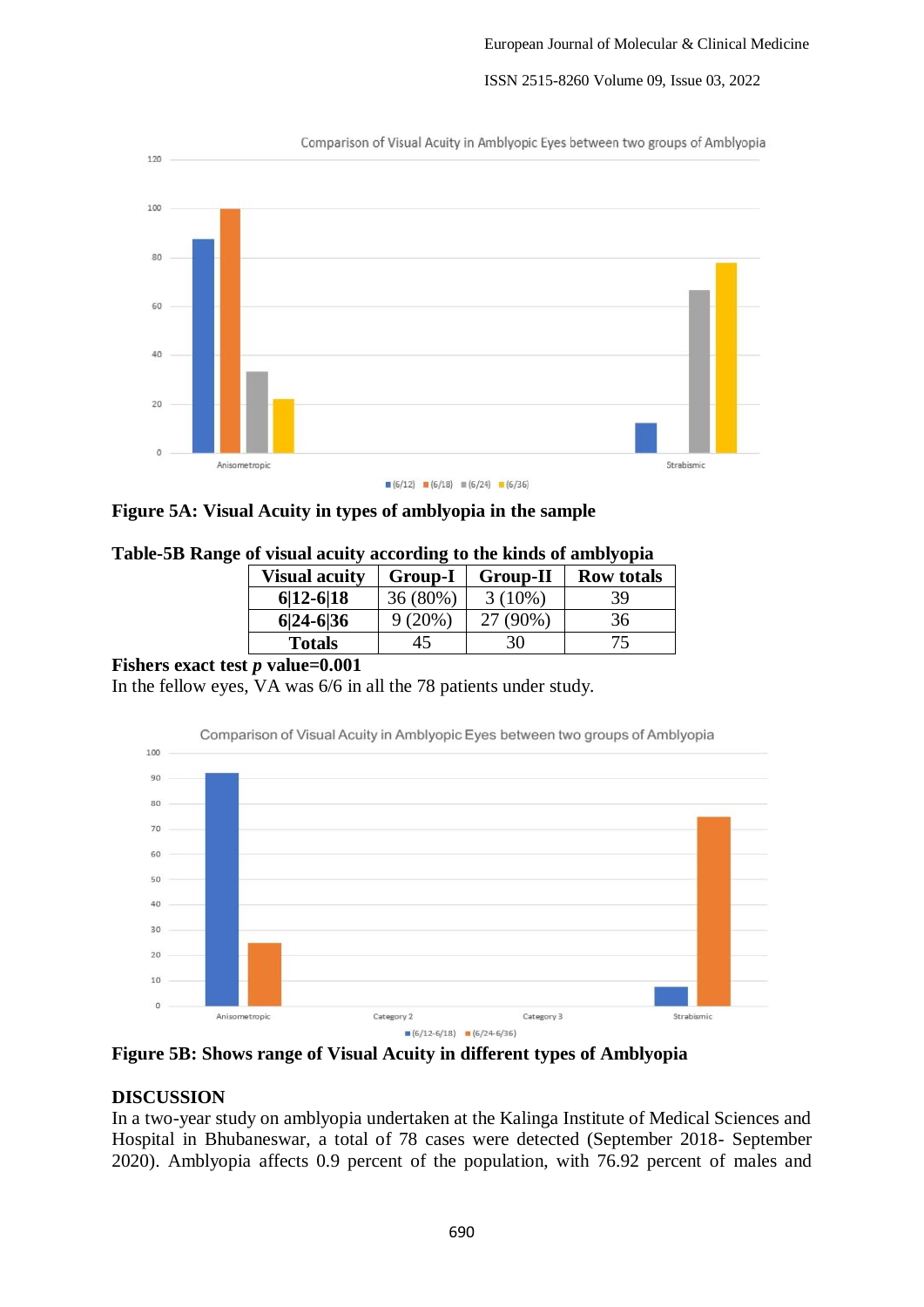23.08 percent of females affected. Almost three-quarters of the patients were under the age of 30.

Anisometropic Amblyopia was shown to be much common in people under the age of 20. Anisometropic Amblyopia (45 instances; 57.6%), Strabismic Amblyopia (30 cases; 38.46 percent), and Stimulus Deprivation were the three forms of Amblyopia identified by automated perimetry (3 cases; 3.84 percent).

Anisometropic Amblyopia-Generalized Depression (39 cases; 86.67 percent) was identified, with Normal results in 6 cases (13.33 percent). Generalised Depression, Central Scotoma, and Displaced Blind Spot were detected in 21 (70%) cases, 15 (50%) cases, and 6 (20%) cases, respectively, with Normal results in three cases (10 percent). When compared to several forms of visual field defects in the Strabismic Amblyopia group, Generalised Depression is the prominent type of visual field defect (86.67 percent) (46.67 percent of Generalised Depression, 33.33 percent of Central Scotoma, 13.33 percent of Displaced Blind Spot).

In 36 out of 45 instances (80%), individuals with anisometropic amblyopia had the best visual acuity of 6/12 to 6/18, compared to 3 out of 30 cases (10%) in the Strabismic Amblyopia group. In 83.78 percent of people with strabismic amblyopia, their visual acuity was between 6/24 and 6/36.

## **CONCLUSION**

Amblyopia is a condition that affects individuals of all ages. The prevalence of a visual field imperfection isn't restricted to the centre visual field; it can likewise be located on the periphery visual field.

Visual acuity loss is less in Anisometropic Amblyopia, which is essentially connected with generalised depression, than in Strabismic Amblyopia, which is related to a variety of visual field defects like Generalized Depression, Central Scotoma, and Displaced Blind Spot.

In a wide range of amblyopia, all visual indices (Foveal Threshold, Mean Deviation, and Average Threshold) are lower than in healthy eyes. In Amblyopia circumstances, central vision is a dependable indicator of fringe field irregularities.

## **REFERENCES**

- 1. Kanski JJ: Clinical Ophthalmology. 9<sup>th</sup> Ed. John F. Salmon. Elsevier, 2020, p.707.
- 2. Hugonnier, R. and clayette-hugonnier S. Strabismus, heterophoria, ocular motor paralysis-clinical ocular muscle imbalance, II Fresh Edition translated and edited by S, Veronneau-Troutman. St. Louis, Mosby Year book, 1969, Inc. p.155.
- 3. Schiefer U, Patzold J, Dannheim F. Konventionalle Perimetrie Teil I: Einfuhrung Gruntbegriffe. Derma Ophthalmology. 2005; 102(6): 627-646.
- 4. Scott GI. Traquair's Clinical Perimetry. 7<sup>th</sup> Ed. St. Louis, C.V. Mosby, 1957.
- 5. Kanski JJ. Clinical Ophthalmology.  $9^{th}$  Edition. John F Salmon. Elsevier 2020.
- 6. Khurana A.K. Theory and Practice of Optics and Refraction. 4<sup>th</sup> Edition, Elsevier, 2018.
- 7. Mehdorn E. Nasal field defects in strabismic amblyopia. Doc Ophthalmology. 1986; 45: 318-329.
- 8. Philipp W, Mayer W. Investigation of visual field defects in strabismic and anisometropic amblyopes with the Octopus Program G1. Graefes Arch Clin Exp Ophthalmology. 1989; 227: 448-454.
- 9. Sireteanu R, Fronius M. Human amblyopia: structure of the visual field. Exp Brain Res. 1990; 79: 603-614.
- 10. Duke-Edler ST, Wybar K. Ocular motility and strabismus. In: Duke-Elder ST, editor. System of ophthalmology. Volume 6. St Louis: Mosby, 1973; 3-851.
- 11. Donahue SP, Wall M, Kutzko KE and Kardon RH. Automated perimetry in amblyopia: a generalized depression. Am J Ophthalmology. 1999; 127: 312-321.